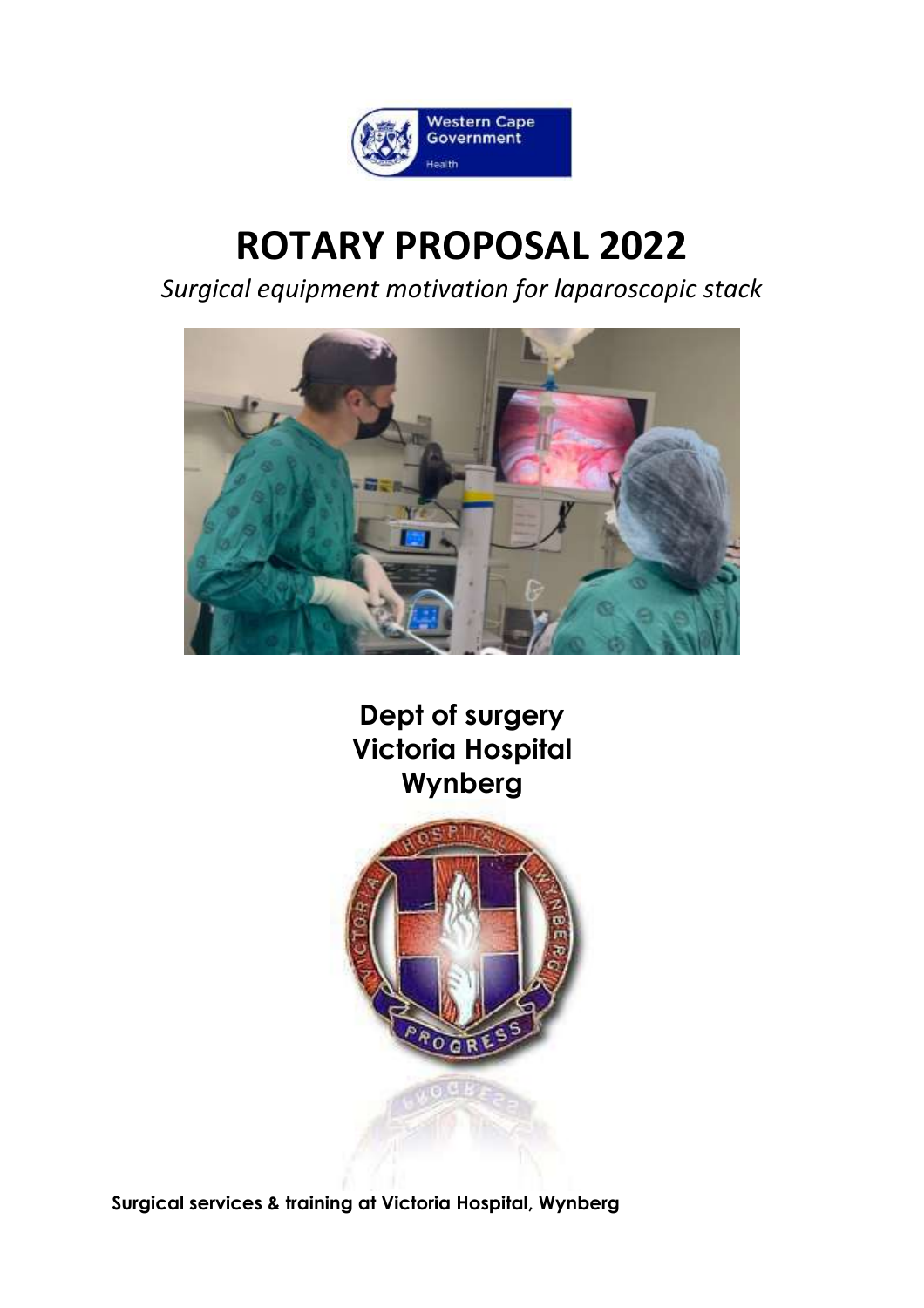At 130 years old, Victoria Hospital is one of the oldest health institutions in the country. Throughout this rich history we have always taken pride in our reputation as a centre of teaching excellence, especially so in the department of surgery. Our surgical unit currently forms a 3-month rotation for junior surgical registrars from UCT/GSH, as well as a 1-year post rotation for newly FCSqualified junior consultants. Victoria Hospital remains one of the most requested sites by medical students, interns and surgical registrars each year, and sees a continuous stream of visiting foreign elective students wishing to enhance their surgical experience and training abroad. Additionally, we maintain a service output far higher than similarly sized hospitals, offering a wide range of specialist services from ENT to urology to gynaecological surgery. Our hospital serves the southern tip of the Western Cape peninsula providing healthcare to a population of about 800 000+.

## **Supporting Victoria Hospital, Wynberg**

Almost without exception, our patients are at the lowest end of the income scale. Due to a range of circumstances, they are desperate and in need of our help. Irrespective of their background, our patients share one common characteristic: they are completely dependent on us for healthcare.

Patients live in the 'Southern Tip' of Cape Town. This includes sub-economic areas like Grassy Park, Lavender Hill, Retreat, Capricorn, Redhill (Simonstown), Masiphumelele (False Bay), Ocean View (Kommetjie), Imizamo Yethu and Harbour Heights (Hout Bay). This means that our patients are not residents of affluent suburbs who can access private health care.

Victoria Hospital prides itself on its record of managerial and clinical excellence. Our hospital is acknowledged as one of the best administered hospitals in the province, and we have had multiple clean audits and awards for managerial excellence. This is only surpassed by our clinical excellence. For over 130 years, we have cared for the community surrounding our hospital, and we have done this through high standards, hiring the best people, and an unwavering commitment to improving the health of our patients.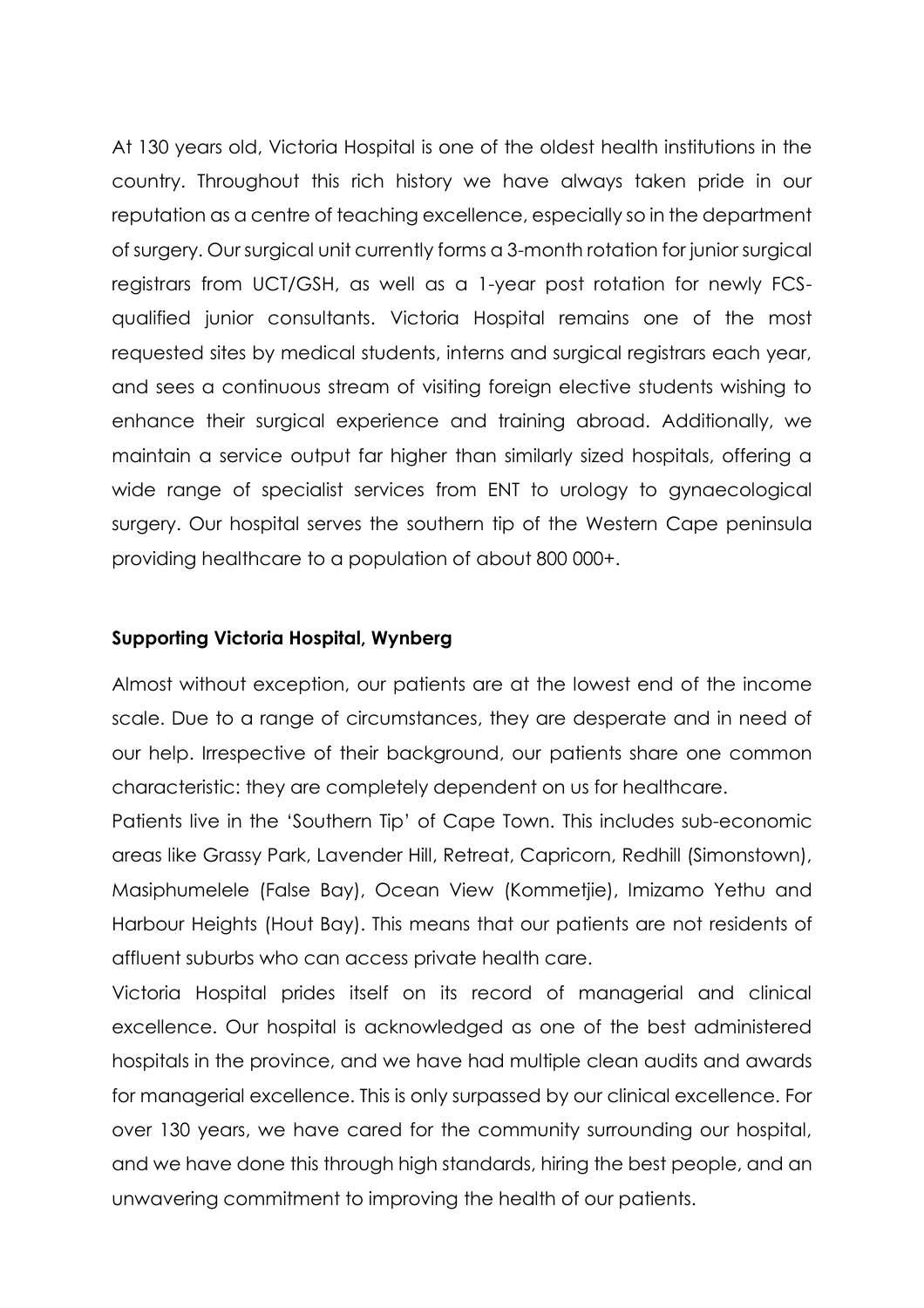## **Funding proposal**

| <b>Item</b>                     | Cost | <b>Purpose</b>                  | Teaching/training |
|---------------------------------|------|---------------------------------|-------------------|
| Laparoscopy stack R 783, 853.15 |      | Laparoscopic surgery & training | Yes.              |

Laparoscopic surgery has become the gold standard minimally invasive technique for many surgical procedures performed today and is constantly developing with advancements in its technology. It is a critically important skill for surgical registrars to acquire during their specialization time, and rotations at Victoria Hospital. The department of surgery at Victoria Hospital currently performs a number of emergency and elective laparoscopic procedures, including: appendicectomies, total extraperitoneal inguinal hernia repairs, cholecystectomies, oncological colonic resections, laparoscopic-assisted colostomies, diagnostic laparoscopy, and ventral hernia repairs. These



procedures easily amount to more than 300 cases per year. In order to ensure an adequate case load for service delivery and training purposes, we require 2 fully operational & modern laparoscopic stacks within our theatre complex.

## **Motivation for equipment**

We have 3 active operating theatres in our theatre complex at Victoria Hospital, with OT3 functioning as an emergency theatre on most days. This allows us to run simultaneous general surgery, orthopaedic, gynaecology, urology, and ENT lists on any one day, often requiring laparoscopic facilities for both lists. With minimally invasive laparoscopic

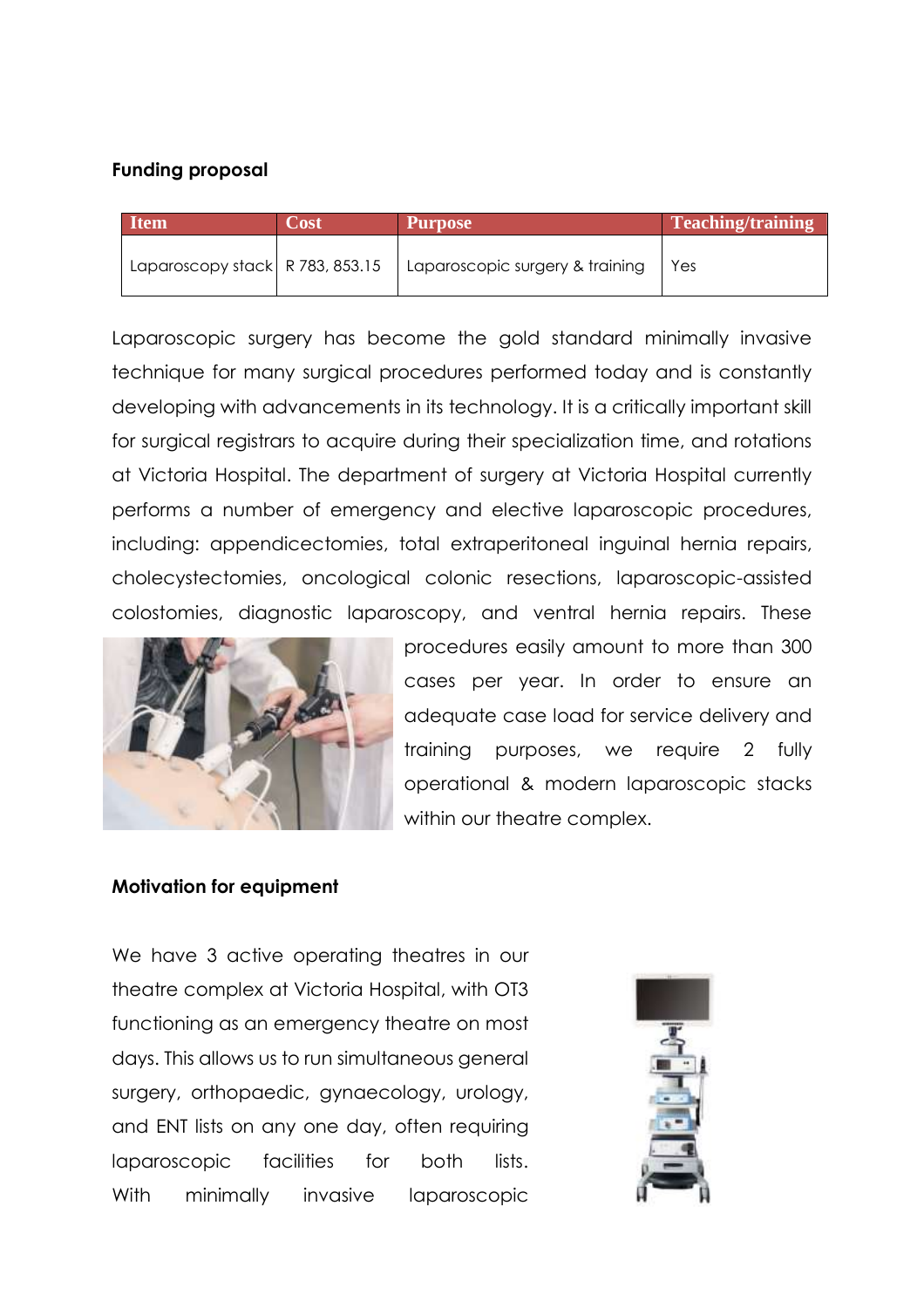techniques for most surgical procedures becoming the gold standard, we cannot afford to limit our adoption and use of these procedures due to limited availability of components. This requires us to have a minimum of two fully functional laparoscopic stacks in our theatre complex in order to ensure that patients are receiving this current standard of surgical care and our surgical trainees are being adequately exposed to achieve this accepted level of competency.

Our recently acquired Covidien laparoscopic stack has satisfied all clinical requirements during my time as HOD in the department of surgery and I am fully satisfied with its performance up to now. It is very competitively priced (compared to its far more expensive Karl Storz, Olympus, Stryker counterparts) and the after-sales technical support we have received from Medtronic, the distributor, has been very good. Unfortunately, our second Stryker laparoscopic stack has now become outdated and impossible to repair (or replace individual elements) – the bulb failure has meant that we have had to use a separate portable light source as a makeshift temporary solution prior to it being condemned (as advised by the clinical engineering technical report). For this reason, I would like to strongly motivate that we acquire a second Covidien laparoscopic stack for the purpose of ensuring that our surgical service is not hindered due to this aging and failing equipment. We are currently faced with a daunting and ever-growing backlog of elective/semi-urgent surgical procedure lists following the COVID-19 pandemic and its multiple waves. Many of these procedures are performed laparoscopically (gallbladder and hernia surgery) and require a full complement of working laparoscopic facilities in our theatre armament if we are to ever catch up and ensure adequate service delivery is maintained during this recovery period and into the future.

#### **Investment**

R783,853.15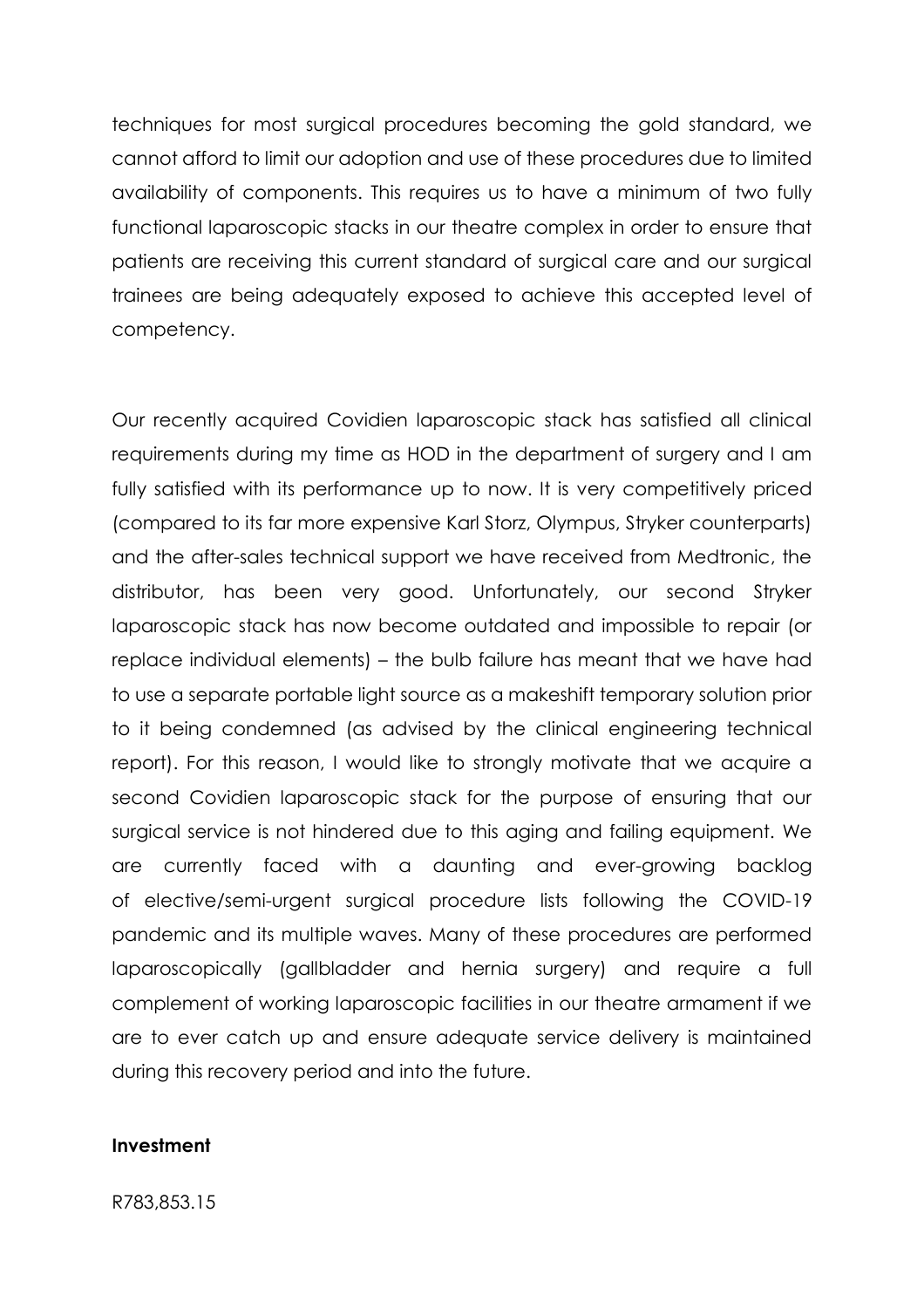# **Beneficiaries**

Approximately 8 junior surgeons, registrars and medical officers would receive training in laparoscopic surgical procedures annually. Over 300 patients would benefit from this less invasive surgical technique per year, with lower morbidity and a shorter length of stay (due to reduced postoperative pain and a faster recovery), further benefitting surgical service efficiency, patient days, and return to work.

# **Investment return**

Victoria Hospital maintains itself as a laparoscopic training site for training and junior surgeons. We would contribute to improving the skills of surgeons across the country by ensuring the proficiency of all qualifying specialists (having rotated through our unit) in the gold-standard operative approach to appendix, gallbladder, hernia, and colorectal surgery.

Every year Victoria hospital has to prioritise their spend of its equipment budget, often having to forgo the replacement of critical equipment to fit within its small, allocated budget. A donation of the surgical laparoscopic stack will allow the hospital to enable other areas to receive the equipment they require to further benefit patients requiring urgent treatment.

# **Sustainability**

The lifespan of a laparoscopic stack in terms of technological requirements and expected durability is approximately 8-10 years.

All equipment donated to the hospital is placed on its asset register and a maintenance plan put in place to ensure it is well maintained and any repairs are completed in a timely fashion.

Any consumables required for the laparoscopic stack are included in the budget planning process to ensure its continued use and access for the patients we treat and doctors we train.

The surgical consultants maintain their training to enable them to teach other doctors on the safe use of the machine, further extending it's lifespan.